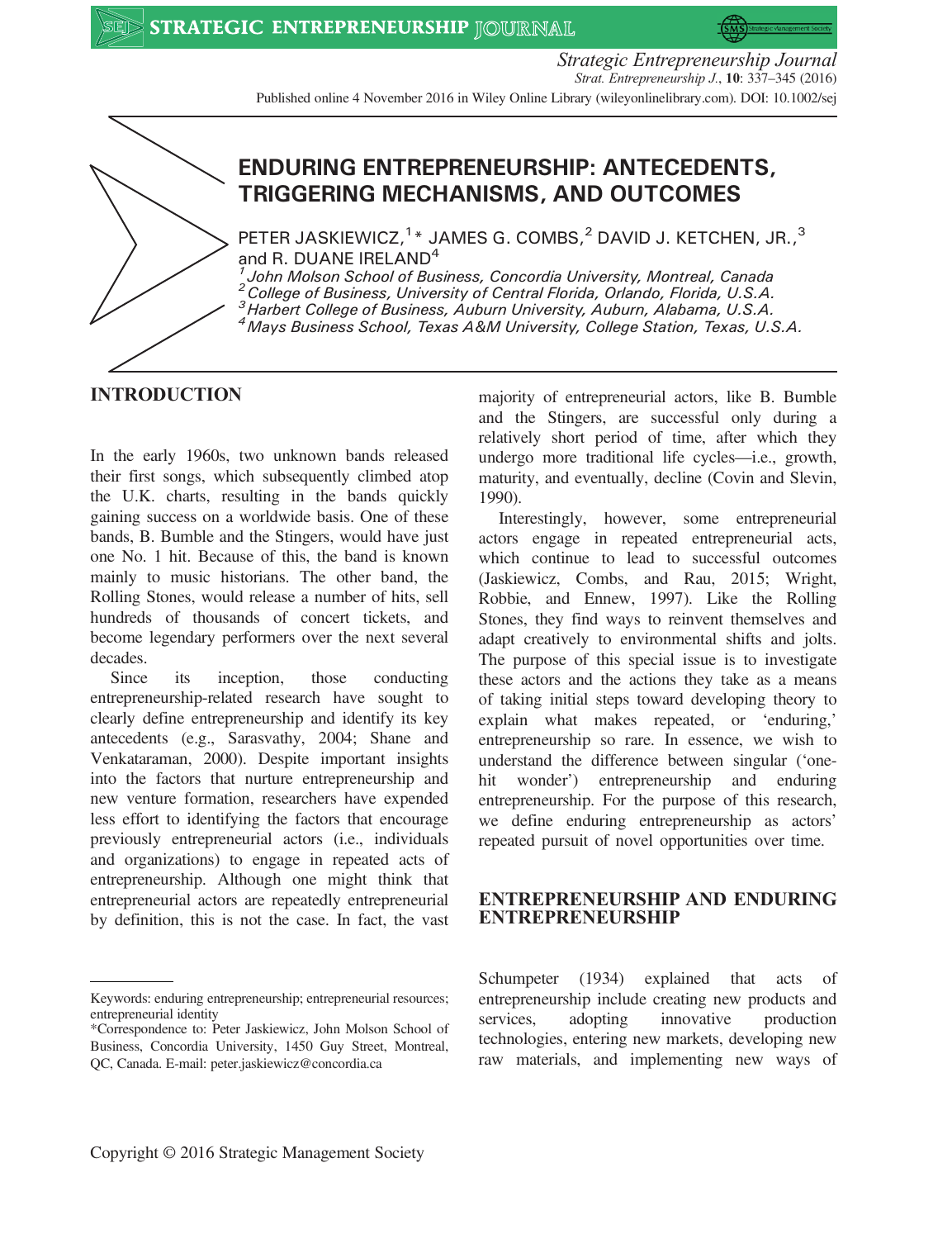organizing business activities. Subsequently, Schumpeter (1942, p. 82) described how these acts induce mutations in industries—from 'the overshot water wheel to the modern power plant'—that result in a process of 'creative destruction' wherein previous entrepreneurial acts, and the businesses that were built upon them, become obsolete.

Since Schumpeter offered these insights, most entrepreneurship research has assumed that new entrepreneurial actors will replace established ones. However, several studies indicate that some actors can break the well-trod path from innovation and growth to maturity and eventual decline. Some individuals are imprinted with important entrepreneurial features, such as an entrepreneurial orientation or an entrepreneurial legacy, and these features fuel individuals' repeated acts of entrepreneurship over time (Ogbonna and Harris, 2001; Jaskiewicz et al., 2015). Other actors are prone to engage in repeated acts of entrepreneurship because of their unique entrepreneurial passion or motivation (e.g., serial entrepreneurs—Wright et al., 1997) or their ability to create opportunities (Suddaby, Bruton, and Si, 2015). In summary, these studies suggest that antecedents that lead to enduring entrepreneurship might exist. Although we still know very little about such antecedents, many well-known examples of individuals (e.g., Steve Jobs, Joseph-Armand Bombardier, and Thomas Edison) and organizations (e.g., General Electric, National Geographic, and BMW) engaging in enduring entrepreneurship exist. Instead of declining, they rejuvenate. Instead of stagnating, they innovate repeatedly, grow, and endure. Such examples of enduring entrepreneurship might not have surprised Schumpeter who believed that creative destruction would originate from incumbents within existing industries. As such, he laid the foundation for suggesting that entrepreneurial actors would be entrepreneurial time and time again and, in so doing, rejuvenate themselves through new entrepreneurial actions that sometimes creatively reinvent their industries.

In one form or the other, these actors need a proverbial fountain of entrepreneurial youth something that keeps them entrepreneurial comparable to the Holy Grail, which was said to be a source of eternal life. While the latter is part of the Arthurian legend, enduring entrepreneurship is real, and the mechanisms that underlie the entrepreneurial fountain of youth are the focus of this special issue.

### SPECIAL ISSUE ARTICLES AND THEIR ENDURING ENTREPRENEURSHIP THEMES

The three manuscripts included in this special issue investigate different contexts but describe overlapping themes regarding enduring entrepreneurship. The first article, 'Portfolio entrepreneurship and resource orchestration' by Baert et al. (2016, this issue) is based on an in-depth longitudinal case study of a Belgian entrepreneur. The study builds upon resource-based theory (Barney, 1991) to describe the resource orchestration processes that this founder/ entrepreneur used to nurture the exploration and exploitation of entrepreneurial opportunities across his venture portfolio. In particular, the authors identify eight resource orchestration processes in the firm portfolio context (i.e., accessing, multiplying, redeploying, incubating, decoupling, aligning, complementing, and pruning) that have not been observed in the single-firm context. The portfolio firm context might, therefore, be particularly well suited to fostering repeated acts of entrepreneurship.

Given the article's grounding in resource-based theory (Barney, 1991) and resource orchestration (Sirmon et al., 2011), entrepreneurial resources is one obvious antecedent that is central to enduring entrepreneurship. In particular, the founder's ability to take resources derived from previous entrepreneurial acts and leverage them to support new opportunities appears critical. For example, the entrepreneur in the Baert et al. (2016, this issue) article described how it took him six months to develop an innovative remuneration system for one venture but only six weeks to adjust and implement this system in another—saving that venture valuable time and money. Prior research has used the term entrepreneurial resources to describe any start-up resources (e.g., Wu, 2007), the entrepreneur's human and social capital (Obschonka, Silbereisen, and Schmitt-Rodermund, 2012), or the entrepreneur's motivation (Mosakowski, 1998), However, in the context of repeated acts of entrepreneurship, Baert et al.'s (2016, this issue) article suggests that the critical entrepreneurial resources are the tangible and intangible resources that emanated from past entrepreneurial acts.

A second important antecedent offered in this article describes how an individual's identity as an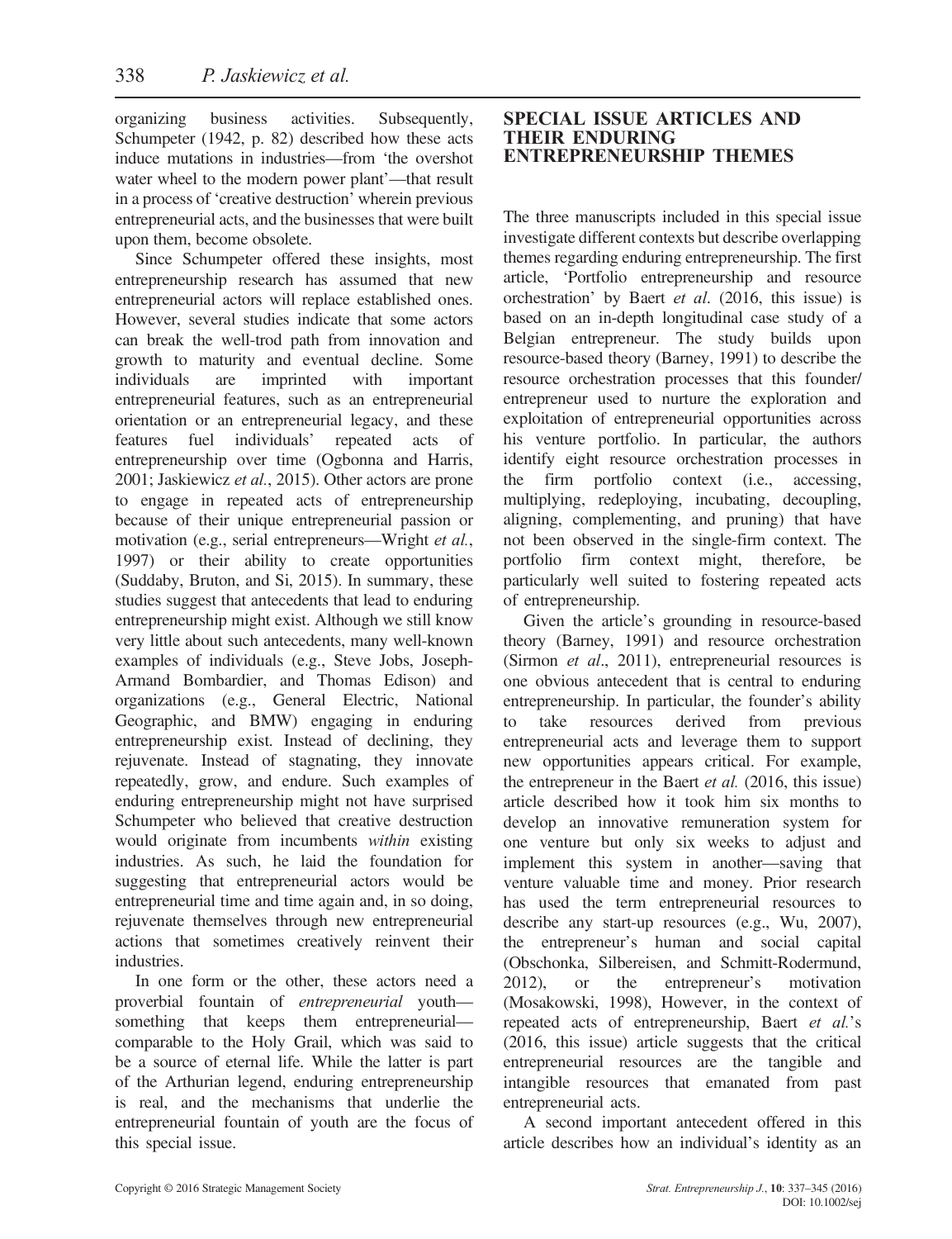entrepreneur is deeply intertwined with the motivation to engage in additional acts of entrepreneurship. Navis and Glynn (2011: 479) define entrepreneurial identity as 'the constellation of claims around the founders, organization, and market opportunity of an entrepreneurial entity that gives meaning to questions of 'who we are' and 'what we do." According to Navis and Glynn (2011), such an identity can provide entrepreneurs with a legitimate distinctiveness, which appears instrumental for attracting investor capital in particular and legitimacy more generally. In line with their theorizing, Baert *et al.*'s (2016, this issue) article suggests that an entrepreneurial identity also legitimizes entrepreneurs in the eyes of multiple stakeholders, such as family members or employees, by giving business activities meaning and projecting an entrepreneurial vision that motivates others to focus on entrepreneurship. For instance, the entrepreneur in Baert et al.'s (2016, this issue) article mentioned repeatedly that it is his ambition to learn from his ventures and introduce their innovations into other ventures in his portfolio. To facilitate continuing entrepreneurial success, he regularly shares this vision with his partners and managers to ensure that they pursue a similar focus.

The second article, 'If we can't have it, then no one should: shutting down versus selling in family business portfolios,' also takes a qualitative approach to shed light on enduring entrepreneurship. Specifically, the article builds upon case studies of six Pakistani family business portfolios. The authors—Akhtar, Sieger, and Chirico—draw on social identity theory to propose that while entrepreneurial families are willing to stop pursuing an underperforming satellite firm in their portfolio instead of selling it and using the cash for another investment, entrepreneurial families often prefer to shut down the satellite and salvage remaining assets. They choose to close a satellite firm rather than sell it because of their social identity; and the more the satellite firm is central to their firm's focal identity, the more likely they are to make this choice. In a second step, however, these families use the assets available to them as a result of closing a satellite as resources to help rejuvenate the portfolio—either by repurposing the assets in entrepreneurial endeavors or re-opening the focal business at a later date.

Although it is embedded in a different societal and cultural context, this article is similar to Baert et al.'s (2016, this issue) work in that it draws attention to the same enduring entrepreneurship antecedents—i.e., entrepreneurial resources and entrepreneurial identity. In Akhtar, Sieger, and Chirico (2016, this issue), however, identity takes center stage because it is the family's evaluation of the satellite firm's importance to the family's self-description and concern for its reputation (i.e., identity (Deephouse and Jaskiewicz, 2013)) that motivates the family to retain the assets of a failing business—and, more importantly, keep others from having the assets. Akhtar et al. (2016, this issue) suggest that the motivation to maintain identity is so strong that families become even more adamant about keeping failing satellite firm assets even as performance across the portfolio declines. The irony is that this attitude also helps rejuvenate the firm because these entrepreneurial resources—our second antecedent—provide an opportunity to the family to either recycle the resources into other purposes or relaunch the failed venture at a later date and, thereby, help reverse the overall decline.

The third article presented in this special issue, 'Corporate venturing in family business: a developmental approach of the enterprising family' by Minola et al. (2016, this issue) presents conceptual arguments in which the authors leverage insights from family development theory. This is a theory from family science research that explains how families change as they grow and transition (e.g., from pre-children, children, to empty nest). Minola et al. (2016, this issue) use this theory to explain how family firms change with respect to their focus on corporate venturing (CV) across the four family business development stages described by Gersick et al. (1997). They suggest that CV starts low in the 'young business family' stage, grows in the 'entering the business' and 'working together' stages, and declines in the 'passing the baton' stage. However, these influences can be affected by the family's ownership in the firm (called the ownership development dimension) and the firm's level of maturity (called the firm's development dimension).

With respect to the antecedents of entrepreneurial identity and entrepreneurial resources, it is interesting to note that whereas Baert et al. (2016, this issue) view entrepreneurial resources as becoming available through resource orchestration and Akhtar et al. (2016, this issue) see resources emerging from previously engaged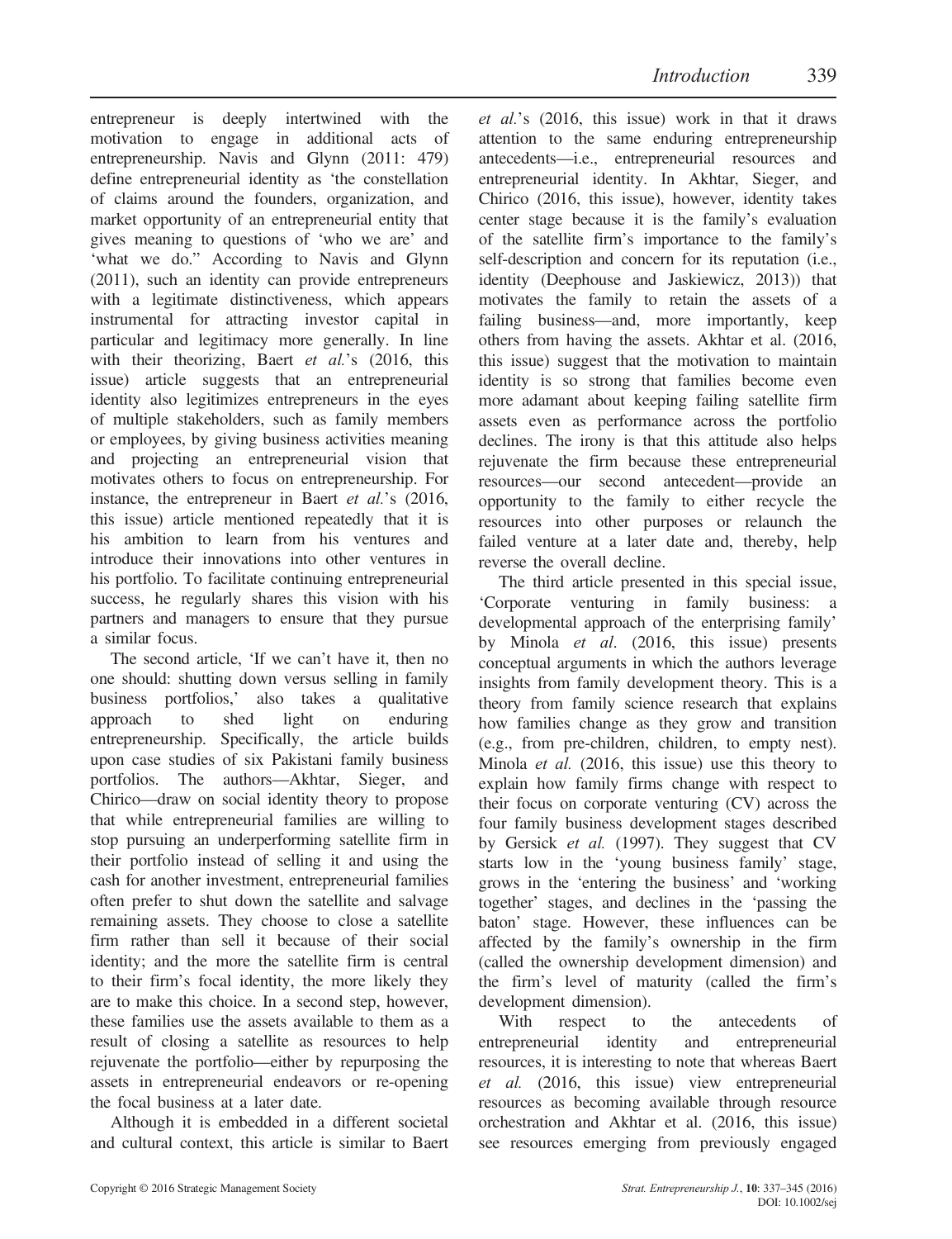resources that were temporarily fallow, Minola et al. (2016, this issue) assume that the family possesses, or has access to, resources for entrepreneurship (from prior actions), but that their willingness to focus on entrepreneurship ebbs and flows in a predictable pattern across the family's business development stages. Minola et al. (2016, this issue) found entrepreneurial identity to be similarly stable. In this instance though, the family's capacity and incentive to act on it changes. Overall, this article is important because it suggests that at least in families, enduring entrepreneurship is not continuous (i.e., constant) but cyclical (i.e., repeated at the same family life cycle stage(s) by every generation).

# TOWARD A THEORY OF ENDURING ENTREPRENEURSHIP

Looking across the set of articles, we see that enduing entrepreneurs and the entrepreneurial actions they take have at least two characteristics in common. First, whether as a family member or as a self-identified 'entrepreneur,' identity seems important for enduring entrepreneurship. Importantly, because entrepreneurship must be part of the identity, it is not just identity but what scholars have called an 'entrepreneurial identity' (Navis and Glynn, 2011) that seems important. In line with identity theory (Stets and Burke, 2000: 226), an entrepreneurial role identity means that individuals are 'acting to fulfill the expectations of the role, coordinating and negotiating interaction with role partners, and manipulating the environment to control the resources for which the role has responsibility' in the context of entrepreneurship. The individuals and others' entrepreneurial acts (i.e., those of family members) nurture and shape this entrepreneurial identity, creating the foundation for repeated and, thus, enduring entrepreneurship.

The second characteristic of enduring entrepreneurship that appears to cut across the articles is that unlike first-time entrepreneurship, which often assumes a lack of resources as a fundamental feature, enduring entrepreneurs appear to start with entrepreneurial resources that can be directed toward novel opportunities. These are entrepreneurial resources because they are derived from previous successful and unsuccessful—entrepreneurial acts, and they are used to nurture and support new

entrepreneurial endeavors. We note that these entrepreneurial resources are not necessarily plentiful; however, in each instance, they constitute a starting point. Thus, part of the challenge for non-enduring entrepreneurs might be to overcome the personal or organizational inertia that often is associated with slack resources (Zahra, Hayton, and Salvato, 2004). Achieving success with these efforts positively contributes to the actions entrepreneurs take to acquire the proper dynamic capabilities to leverage available resources for entrepreneurship (Wu, 2007) or to 'make do' with what is it at hand—also referred to as entrepreneurial bricolage (Baker and Nelson, 2005).

We note that enduring entrepreneurs appear to showcase these qualities, which might explain why some resource endowments from prior entrepreneurship suffice to kick-start additional entrepreneurship. Taken together, the evidence appearing in this special issue's three articles suggests that an entrepreneurial identity and entrepreneurial resources are nurtured by previous entrepreneurship and act as catalysts for future entrepreneurship.

Despite these commonalities of enduring entrepreneurship, the three articles suggest different mechanisms that trigger enduring entrepreneurship. In Baert et al. (2016, this issue), an entrepreneurial identity appears important to motivate the search for entrepreneurial opportunities, but it is the entrepreneur's recognition of resource synergies that kick-starts additional entrepreneurial behavior. In Akhtar et al. (2016, this issue), it is a challenging economic environment that spurs the family into action; however, it is the family's identification with the troubled satellite firm that induces it to preserve its core resources for a future rejuvenation or a novel entrepreneurial venture. Finally, in the third article, Minola *et al.* (2016, this issue) suggest that the mechanism triggering enduring entrepreneurship is based on the family's business development stage. Further, the authors argue that families entering and moving through particular life cycle stages (i.e., entering the business and working together) will motivate the family to leverage available resources toward CV.

After having described the antecedents of enduring entrepreneurship and the mechanisms that trigger it, what is left is to describe the outcomes of enduring entrepreneurship, which differ across the articles of this special issue. In Baert et al.'s (2016, this issue) article, the outcome is a growing portfolio of ventures. Although not all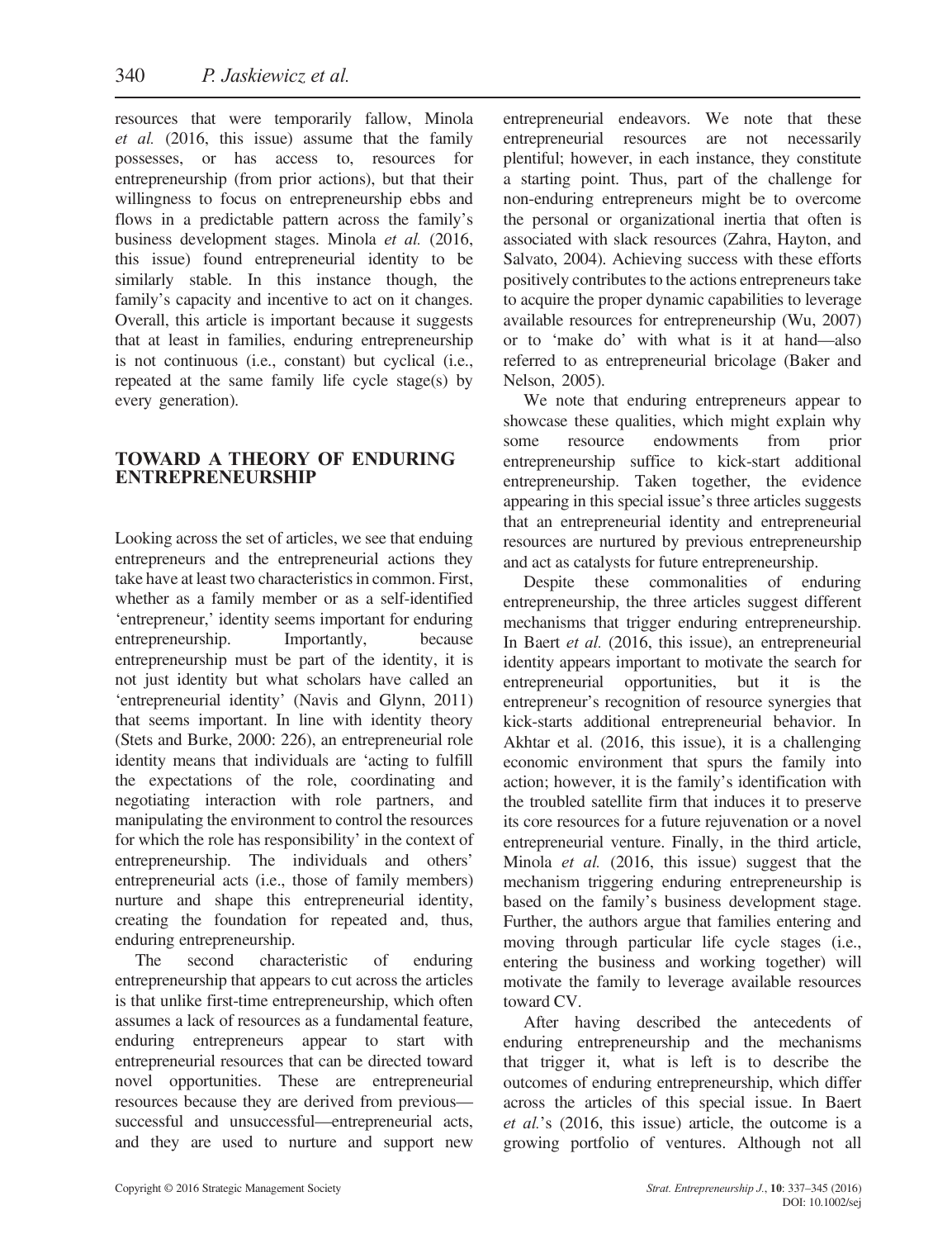ventures are successful, over time, the number of successful ventures in the portfolio grows. In the article by Akhtar et al. (2016, this issue), the outcome is not necessarily a growing or expanding portfolio of firms, but a rejuvenated one. Bearing in mind that the triggering mechanism for enduring entrepreneurship was the need to shut down an existing firm in a tough economic climate, the investment of salvaged resources for potentially novel future uses leads to a rebalanced or rejuvenated, but not necessarily growing, portfolio. Finally, Minola et al. (2016, this issue) describe how the cyclical entrepreneurial behavior of business families can add new business activities to an existing business and, thereby, rejuvenate it. When coupled with the family's (1) ownership concentration, which gives it both the power and motivation to engage in entrepreneurial behavior and (2) crossgenerational cohesion, which influences the senior generation's felt obligation to invest in the next generation, the result is an entrepreneurial outcome pattern that ebbs and flows across time in a predictable pattern.

Thus, we see repeated acts of entrepreneurship being used to grow and expand a portfolio of ventures in creative ways, as a defensive mechanism that ends up sustaining the portfolio, and as a predictable pattern. Table 1 summarizes the antecedents, causal mechanisms, and outcomes across the three articles.

# NEXT STEPS

We believe that the work presented in this special issue suggests that entrepreneurship is not necessarily destined to be a one-hit wonder phenomenon. More specifically, this set of studies indicates that the same actors can engage in repeated acts of entrepreneurship over long periods of time. Our hope in creating this special issue was to shed light on drivers of enduring entrepreneurship and, perhaps more importantly, focus greater attention on and spur greater interest in, repeated acts of entrepreneurship. The special issue's three articles point to overlapping antecedents of enduring entrepreneurship. Entrepreneurial identity and entrepreneurial resources appear to be important antecedents that are present in all three articles. However, the triggering mechanisms that activate these factors toward repeated acts of entrepreneurship

|                                             |                                                   | Baert et al.                                                 | Chirico et al.                                                | Garrett et al.                                               |
|---------------------------------------------|---------------------------------------------------|--------------------------------------------------------------|---------------------------------------------------------------|--------------------------------------------------------------|
| General information                         | Type of paper                                     | Qualitative, one case of a Belgian<br>portfolio entrepreneur | Pakistani family firm portfolios<br>Qualitative, six cases of | Conceptual                                                   |
| Antecedents of enduring                     | Entrepreneurial identity<br>Theoretical framework | Nurtured through venturing<br>Resource-based view            | Imprinted through socialization<br>Social identity theory     | Imprinted through socialization<br>Family development theory |
| entrepreneurship                            |                                                   |                                                              | and nurtured through venturing                                | and nurtured by felt obligation                              |
|                                             |                                                   |                                                              |                                                               | to help next generation                                      |
|                                             | Entrepreneurial resources                         | Derived from resource                                        | Stock of resources from liquidated                            | Family-based resources available                             |
|                                             |                                                   | orchestration in venture                                     | firm                                                          | at particular family life cycle stage                        |
|                                             |                                                   | portfolio                                                    |                                                               |                                                              |
| Mechanisms of enduring                      |                                                   | Recognition of synergies and                                 | Salvaging assets of underperforming                           | Increase in family's EO as a result                          |
| entrepreneurship                            |                                                   | opportunities in venture<br>portfolio                        | portfolio firm                                                | of family life cycle                                         |
| Outcomes of of enduring<br>entrepreneurship |                                                   | Growing portfolio of ventures                                | Rejuvenated portfolio of firms                                | Cycles of rejuvenation in firm<br>(or firm portfolio)        |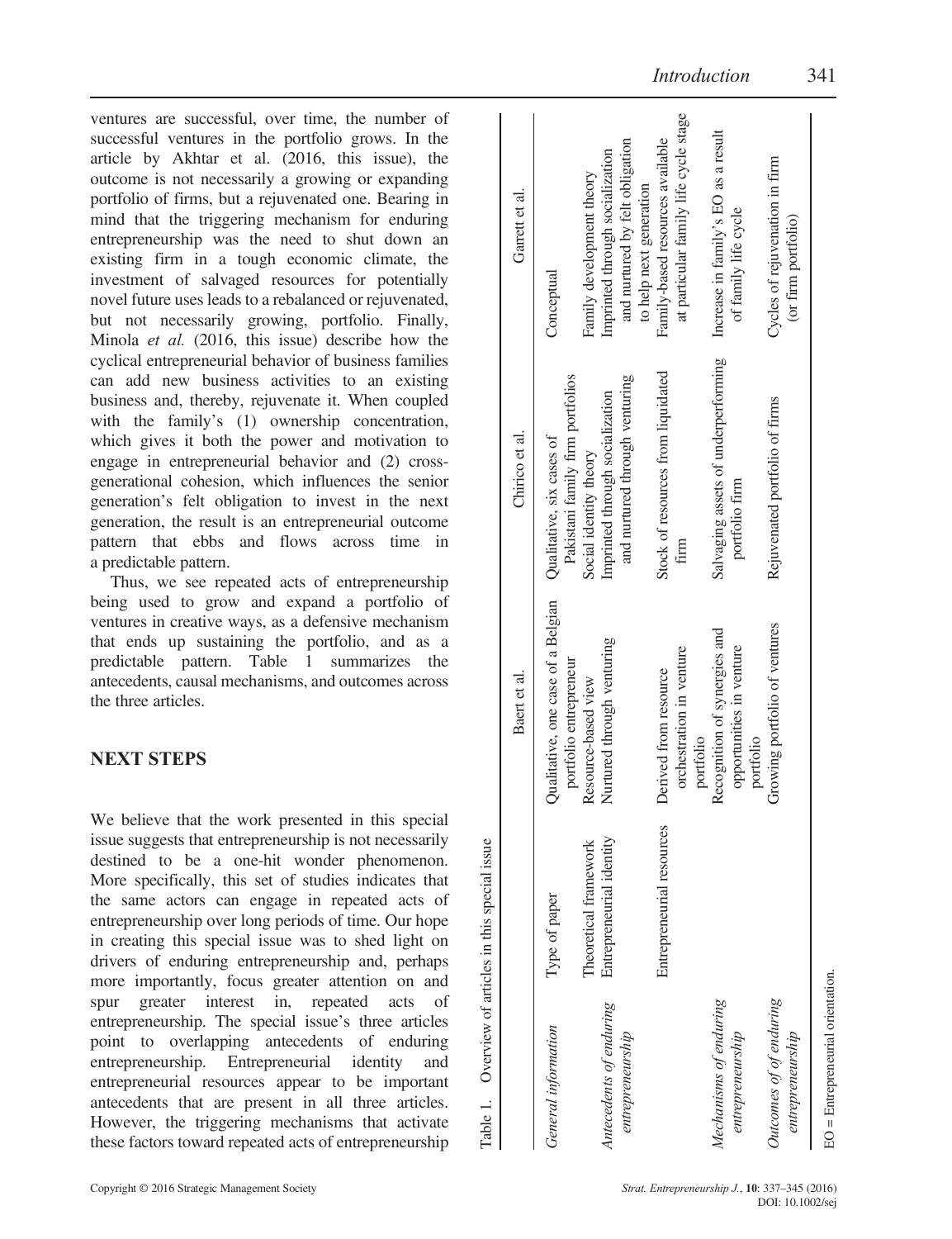differ, which results in different outcomes. While we think this is an important start, we believe that there are additional antecedents that help sustain enduring entrepreneurship and other triggering mechanisms that influence the proclivity of actors to engage in repeated entrepreneurial acts. We discuss each in turn and point to their potential to advance entrepreneurship theory and research.

#### Additional antecedents

The articles in the special issue point to the importance of tangible and intangible resources and resource orchestration processes, but they do not address the specific nature of the resources and capabilities that underlie enduring entrepreneurship. We believe that dynamic capabilities and entrepreneurial organizational cultures are two promising candidates. Teece and Pisano (1994: 541) define dynamic capabilities as 'the subset of the competences/capabilities stocks of complementary know-how and other assets, which allow the firm to create new products and processes and respond to changing market circumstances.' What seems critical for enduring entrepreneurship is that dynamic capabilities involve knowing that a change is needed and taking actions to reconfigure existing capabilities (Teece and Pisano, 1994). This expectation appears to parallel our definition of enduring entrepreneurship as repeated entrepreneurial acts. In one example, Wu (2007) found that dynamic capabilities improved the start-up performance of high-tech firms in Taiwan and mediated the relationship between available entrepreneurial resources and venture performance. Improving and preserving dynamic capabilities, therefore, appears to be an additional potential antecedent of enduring entrepreneurship.

Another promising antecedent might be the imprinting of an entrepreneurial organizational culture. Zahra et al. (2004) showed that an organizational culture characterized by more individualism, an external orientation, a long- versus short-term orientation, and an orientation toward decentralization is associated with more corporate entrepreneurship—especially in the context of family firms. Similarly, the results of several other studies suggest that the most entrepreneurial firms display characteristics of an organizational culture that fuels entrepreneurship and that such cultures are

often imprinted by founders (Boeker, 1989; Geroski, Mata, and Portugal, 2010; Kimberly and Bouchikhi, 1995; Ogbonna and Harris, 2001) and/or their entrepreneurial descendants (Jaskiewicz et al., 2015). Marquis and Tilcsik (2013: 201) define imprinting as 'a process whereby, during a brief period of susceptibility, a focal entity develops characteristics that reflect prominent features of the environment, and these characteristics continue to persist despite significant environmental changes in subsequent periods.' Although the lifetime of an entrepreneur is by definition limited, founders who successfully imprint their entrepreneurial features on their organizations' culture appear to foster repeated acts of entrepreneurship that endure beyond their own tenure, making an entrepreneurial organizational culture another potential antecedent of enduring entrepreneurship.

#### Additional triggering mechanisms

We consider two related contextual factors—the environment in general and the conditions leading to necessity entrepreneurship in particular—as topics that deserve additional attention in the context of enduring entrepreneurship. Regarding the environment, we note that none of the articles in the special issue devoted significant attention to discussing the role of the environment in enabling or disabling enduring entrepreneurship. We believe that this de-emphasis is appropriate. Jaskiewicz et al. (2015) observed that business families that remained entrepreneurial across generations were imprinted with an entrepreneurial legacy consisting of narratives of past entrepreneurship and/or survival during perilous times. In a similar vein, Akhtar et al. (2016, this issue) explain that entrepreneurial families that have an entrepreneurial legacy are motivated to remain entrepreneurial. Although the need to do something in the first place was spurred by a stark and increasingly challenging economic environment in Pakistan after September 11, 2001, entrepreneurial families not only disinvested satellite firms, but also planned how to reinvest salvaged assets to pursue other opportunities.

Although challenging environmental conditions (e.g., economic downturn, civil war, acts of terrorism, environmental uncertainty, and dynamism) are wellknown contingencies that can reduce the speed of entrepreneurial activities on average (Brockner,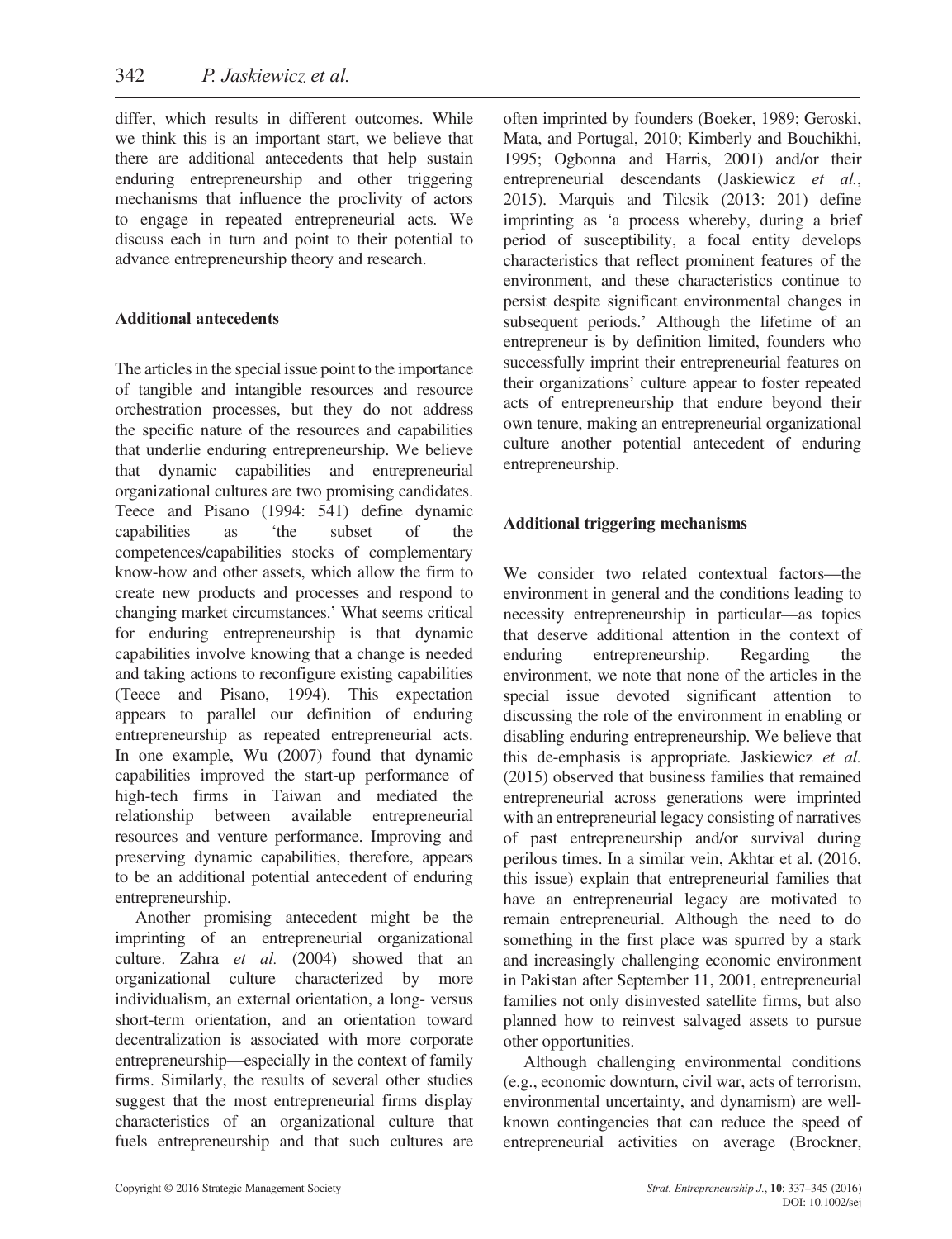Higgins, and Low, 2004; Covin and Slevin, 1991; Puffer, McCarthy, and Boisot, 2010), enduring entrepreneurs might— because of their entrepreneurial legacy, identity, and resources—be less intimidated by stormy conditions and better able to adapt their entrepreneurial plans to shifts in their environments (e.g., Jaskiewicz et al., 2015; Lumpkin and Dess, 2001). Put differently, favorable environmental jolts might accelerate enduring entrepreneurship and the scope thereof, but negative environmental jolts are unlikely to halt enduring entrepreneurs. Because of their resilience and adaptability, it might even be in challenging environments that enduring entrepreneurs are most successful because it is in these contexts that they are first movers lacking competitors.

The conditions fueling necessity entrepreneurship are another important trigger mechanism deserving scholarly attention. Necessity entrepreneurs are actors who are forced to start businesses in order to make a living (Acs, 2006). Necessity entrepreneurship can partly explain the higher rates of venture creation and self-employment in developing countries (Thurik et al., 2008). In these settings, underemployed/unemployed individuals as well as immigrants find it necessary to become entrepreneurs. By definition, necessity entrepreneurs lack an entrepreneurial identity and entrepreneurial resources; they would not start businesses if they had other options (e.g., employment opportunities). Interestingly, recent examples show that some necessity entrepreneurs build very entrepreneurial and rapidly growing firms. For example, there is John Paul DeJoria, founder of John Paul Mitchell Systems, who lived in his car and sold products door-to-door before growing a very successful hair products firm that would make him a billionaire. Another example is Janie and Jerry Murrell, founders of Five Guys, who were afraid that their four sons would not do well in college and find decent jobs. Therefore, the parents started a burger restaurant in 1986 that would become the fastest growing fast-food chain in North America in 2012, with more than 1,000 open stores.

Thus, it appears that scarce environmental conditions and/or a bleak outlook can force individuals into entrepreneurship. Some of those who succeed, however, might develop an entrepreneurial identity and garner sufficient entrepreneurial resources that in turn motivate and enable them to pursue subsequent acts of entrepreneurship. The case of necessity entrepreneurship might show that an entrepreneurial identity and entrepreneurial resources largely originate from an initial entrepreneurial act. Paradoxically, resourceconstrained environments might, by leading to above average rates of entrepreneurship, also result in a disproportionately higher number of enduring entrepreneurs than more resource-rich environments.

# OUTLOOK AND CONCLUSION

Enduring entrepreneurship is not the domain of legend, but instead is a reality. Much can be gained by better understanding its antecedents, triggering mechanisms, and outcomes. Herein, we have offered a modest first step toward what will hopefully one day become a theory of enduring entrepreneurship. Moving forward, we call for researchers to shed more light on the phenomenon of enduring entrepreneurship. Important research questions might include: What are other factors that distinguish one-hit and enduring entrepreneurship among opportunity and necessity entrepreneurs? What are the drivers that enable some but not other organizations to escape the classical life cycle and rejuvenate over and over again? What are the boundary conditions of enduring entrepreneurship on the individual, organizational, and societal levels? Does enduring entrepreneurship encompass exploration and exploitation or does it initially involve more exploration followed by greater emphasis on exploitation over time? Finally, does enduring entrepreneurship require radical innovations or can incremental innovations also fuel repeated acts of rejuvenation and growth over time?

When reflecting about the Rolling Stones, a lot of people would probably agree that the band's music has not changed radically over time. However, the same group would probably also say that the Rolling Stones are distinct because of who they are and what they do with what they have. Applied to the context of enduring entrepreneurship, an entrepreneurial identity giving actors a legitimate distinctiveness (Navis and Glynn, 2011) and entrepreneurial motivation (Jaskiewicz et al., 2015)—and entrepreneurial resources—giving actors the necessary seed capital to pursue the next opportunity—might indeed be two foundational antecedents that individuals and organizations need to keep rolling in an enduring manner.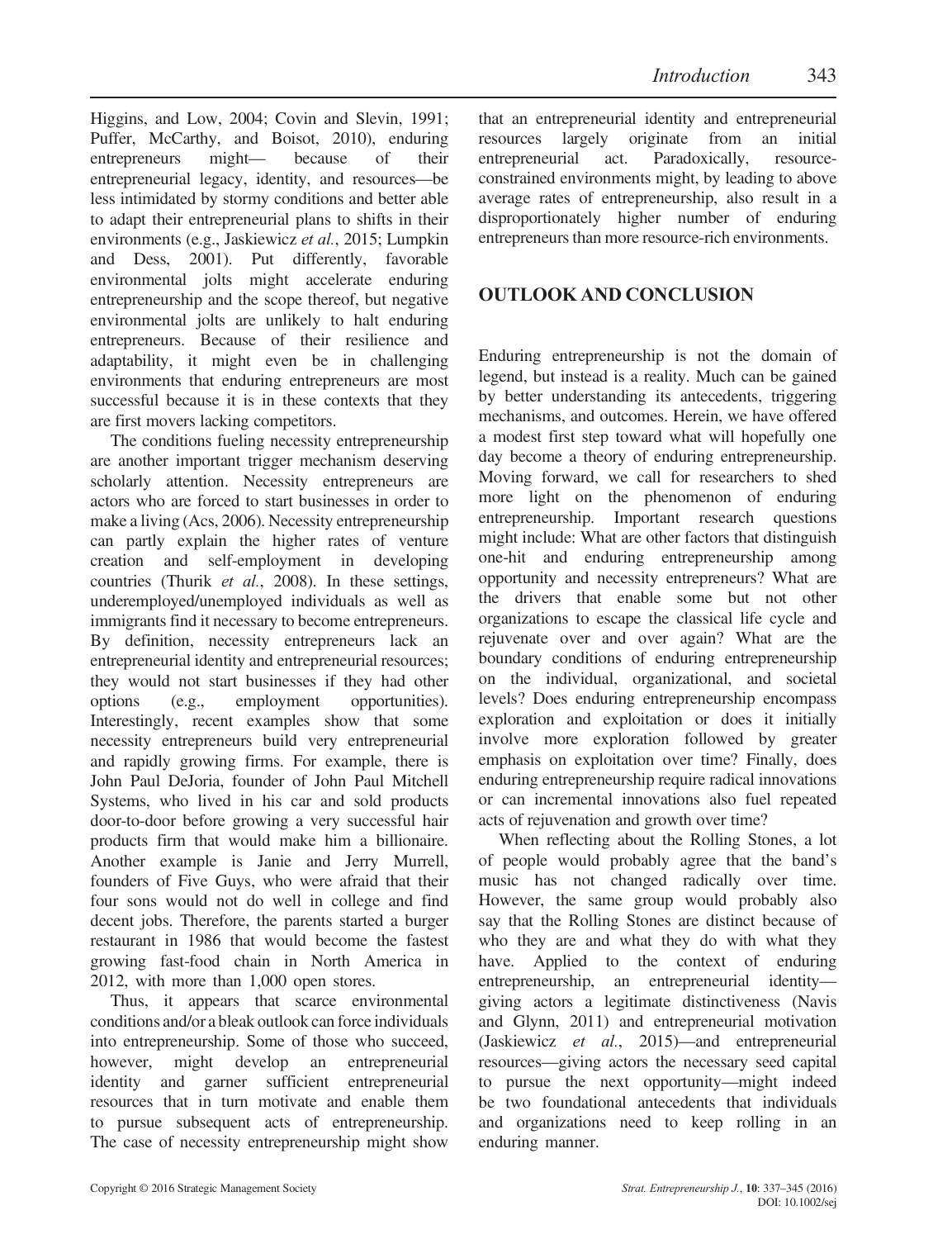#### ACKNOWLEDGEMENTS

This research was supported by financial assistance from the Social Sciences and Humanities Research Council of Canada.

#### **REFERENCES**

- Acs Z. 2006. How is entrepreneurship good for economic growth? Innovations 1(1): 97–107.
- Akhtar N, Sieger P, Chirico F. 2016. If we can't have it, then no one should: shutting down versus selling in family business portfolios. Strategic Entrepreneurship Journal  $10(4)$ : this issue.
- Baert C, Meuleman M, Debruyne M, Wright M. 2016. Portfolio entrepreneurship and resource orchestration. Strategic Entrepreneurship Journal 10(4): this issue.
- Baker T, Nelson RE. 2005. Creating something from nothing: resource construction through entrepreneurial bricolage. Administrative Science Quarterly 50(3): 329–366.
- Barney J. 1991. Firm resources and sustained competitive advantage. Journal of Management 17(1): 99–120.
- Boeker W. 1989. Strategic change: the effects of founding and history. Academy of Management Journal 32(3): 489–515.
- Brockner J, Higgins ET, Low MB. 2004. Regulatory focus theory and the entrepreneurial process. Journal of Business Venturing 19(2): 203–220.
- Covin JG, Slevin DP. 1990. New venture strategic posture, structure, and performance: an industry life cycle analysis. Journal of Business Venturing 5(2): 123–135.
- Covin JG, Slevin DP. 1991. A conceptual model of entrepreneurship as firm behavior. Entrepreneurship Theory and Practice 16(1): 7–25.
- Deephouse DL, Jaskiewicz P. 2013. Do family firms have better reputations than non-family firms? An integration of socioemotional wealth and social identity theories. Journal of Management Studies 50(3): 337–360.
- Geroski PA, Mata J, Portugal P. 2010. Founding conditions and the survival of new firms. Strategic Management Journal 31(5): 510–529.
- Gersick KE, Davis JA, Hampton MM, Lansberg I. 1997. Generation to Generation: Life Cycles of the Family Business. Harvard Business School Press: Boston, MA.
- Jaskiewicz P, Combs JG, Rau SB. 2015. Entrepreneurial legacy: toward a theory of how some family firms nurture transgenerational entrepreneurship. Journal of Business Venturing 30(1): 29–49.
- Kimberly JR, Bouchikhi H. 1995. The dynamics of organizational development and change: how the past

shapes the present and constrains the future. Organization Science **6**(1): 9–18.

- Lumpkin GT, Dess GG. 2001. Linking two dimensions of entrepreneurial orientation to firm performance: the moderating role of environment and industry life cycle. Journal of Business Venturing 16(5): 429–451.
- Marquis C, Tilcsik A. 2013. Imprinting: toward a multilevel theory. Academy of Management Annals 7: 195–245.
- Minola T, Brumana M, Campopiano G, Garrett RP, Cassia L. 2016. Corporate venturing in family business: a developmental approach of the enterprising family. Strategic Entrepreneurship Journal 10(4): this issue.
- Mosakowski E. 1998. Entrepreneurial resources, organizational choices, and competitive outcomes. Organization Science 9(6): 625–643.
- Navis C, Glynn MA. 2011. Legitimate distinctiveness and the entrepreneurial identity: influence on investor judgments of new venture plausibility. Academy of Management Review 36(3): 479–499.
- Obschonka M, Silbereisen RK, Schmitt-Rodermund E. 2012. Explaining entrepreneurial behavior: dispositional personality traits, growth of personal entrepreneurial resources, and business idea generation. Career Development Quarterly 60(2): 178–190.
- Ogbonna E, Harris LC. 2001. The founder's legacy: hangover or inheritance? British Journal of Management 12(1): 13–31.
- Puffer SM, McCarthy DJ, Boisot M. 2010. Entrepreneurship in Russia and China: the impact of formal institutional voids. Entrepreneurship Theory and Practice 34(3): 441–467.
- Sarasvathy SD. 2004. The questions we ask and the questions we care about: reformulating some problems in entrepreneurship research. Journal of Business Venturing 19(5): 707–717.
- Schumpeter JA. 1934. The Theory of Economic Development: An Inquiry into Profits, Capital, Credit, Interest, and the Business Cycle. Harvard College: Cambridge, MA.
- Schumpeter JA. 1942. Capitalism, Socialism and Democracy. Harper: New York.
- Shane S, Venkataraman S. 2000. The promise of entrepreneurship as a field of research. Academy of Management Review 25(1): 217–226.
- Sirmon DG, Hitt MA, Ireland RD, Gilbert BA. 2011. Resource orchestration to create competitive advantage breadth, depth, and life cycle effects. Journal of Management 37(5): 1390–1412.
- Stets JE, Burke PJ. 2000. Identity theory and social identity theory. Social Psychology Quarterly 63(3): 224–237.
- Suddaby R, Bruton GD, Si SX. 2015. Entrepreneurship through a qualitative lens: insights on the construction